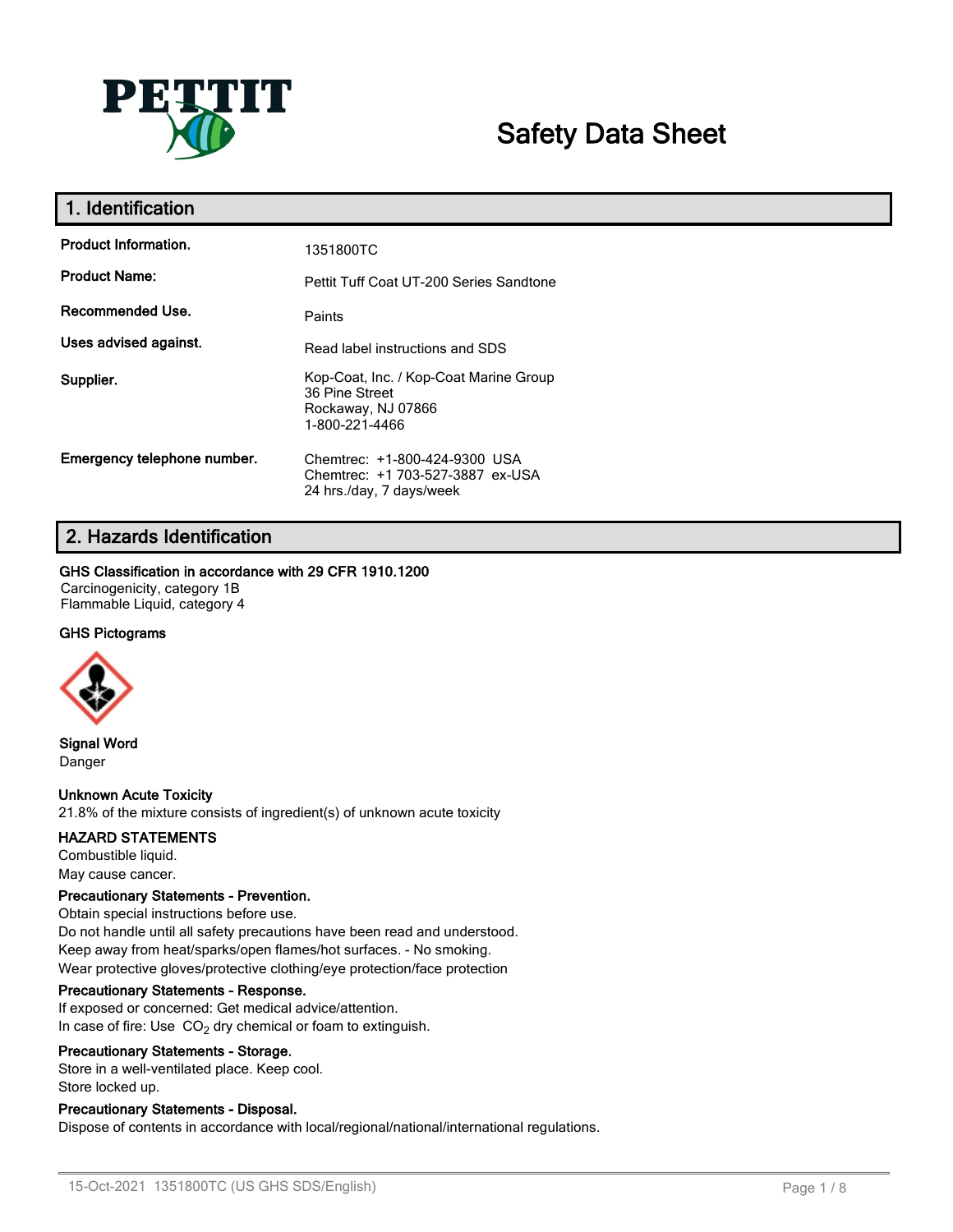# **3. Composition/Information on Ingredients**

| <b>Chemical Name</b>                         | CAS-No.    | <u>Wt. %</u> |
|----------------------------------------------|------------|--------------|
| Calcium carbonate (Limestone)                | 1317-65-3  | $10 - 25$    |
| Titanium dioxide                             | 13463-67-7 | $2.5 - 10$   |
| Hydrotreated aliphatic petroleum distillates | 64742-52-5 | $2.5 - 10$   |
| Diethylene glycol monoethyl ether            | 111-90-0   | $2.5 - 10$   |
| Talc                                         | 14807-96-6 | $1.0 - 2.5$  |
| Zinc oxide                                   | 1314-13-2  | $0.1 - 1.0$  |
| Triethylamine                                | 121-44-8   | $0.1 - 1.0$  |
| Ammonium hydroxide                           | 1336-21-6  | $0.1 - 1.0$  |

The exact percentage (concentration) of composition has been withheld as a trade secret.

# **4. First-aid Measures**

### **Description of first-aid measures.**

#### **General advice.**

Move victim to a safe isolated area. When symptoms persist or in all cases of doubt seek medical advice. Call a poison control center or doctor for treatment advice.

#### **Inhalation.**

Move to fresh air. Apply artificial respiration if victim is not breathing. Call a poison control center or doctor for treatment advice.

#### **Skin contact.**

Wash off immediately with soap and plenty of water. Remove all contaminated clothes and shoes. Remove and wash contaminated clothing before re-use. Call a poison control center or doctor for treatment advice.

#### **Eye contact.**

Immediately flush with plenty of water. After initial flushing, remove any contact lenses and continue flushing for at least 15 minutes. Call a poison control center or doctor for treatment advice.

#### **Ingestion.**

Do not induce vomiting unless directed to do so by a physician or poison control center. Never give anything by mouth to an unconscious person. If swallowed, call a poison control center or doctor immediately.

#### **Symptoms.**

See Section 2 and Section 11, Toxicological effects for description of potential symptoms.

#### **Notes to physician.**

Treat symptomatically.

## **5. Fire-fighting Measures**

### **Extinguishing media.**

#### **Suitable extinguishing media.**

Use:. Dry powder. Alcohol-resistant foam. Carbon dioxide (CO<sub>2</sub>). Water may be used to cool and prevent the rupture of containers that are exposed to the heat from a fire.

#### **Extinguishing media which shall not be used for safety reasons.**

Water may be unsuitable for extinguishing fires.

#### **Special hazards arising from the substance or mixture.**

Vapors may travel to areas away from work site before igniting/flashing back to vapor source. Thermal decomposition can lead to release of irritating and toxic gases and vapors. Most vapors are heavier than air. Vapors may spread along ground and collect in low or confined areas (sewers, basements, tanks). Vapors may travel to source of ignition and flash back. Air/vapor mixtures may explode when ignited. Containers may explode when heated.

### **Advice for firefighters.**

Evacuate personnel to safe areas.As in any fire, wear self-contained breathing apparatus pressure-demand, MSHA/NIOSH (approved or equivalent) and full protective gear.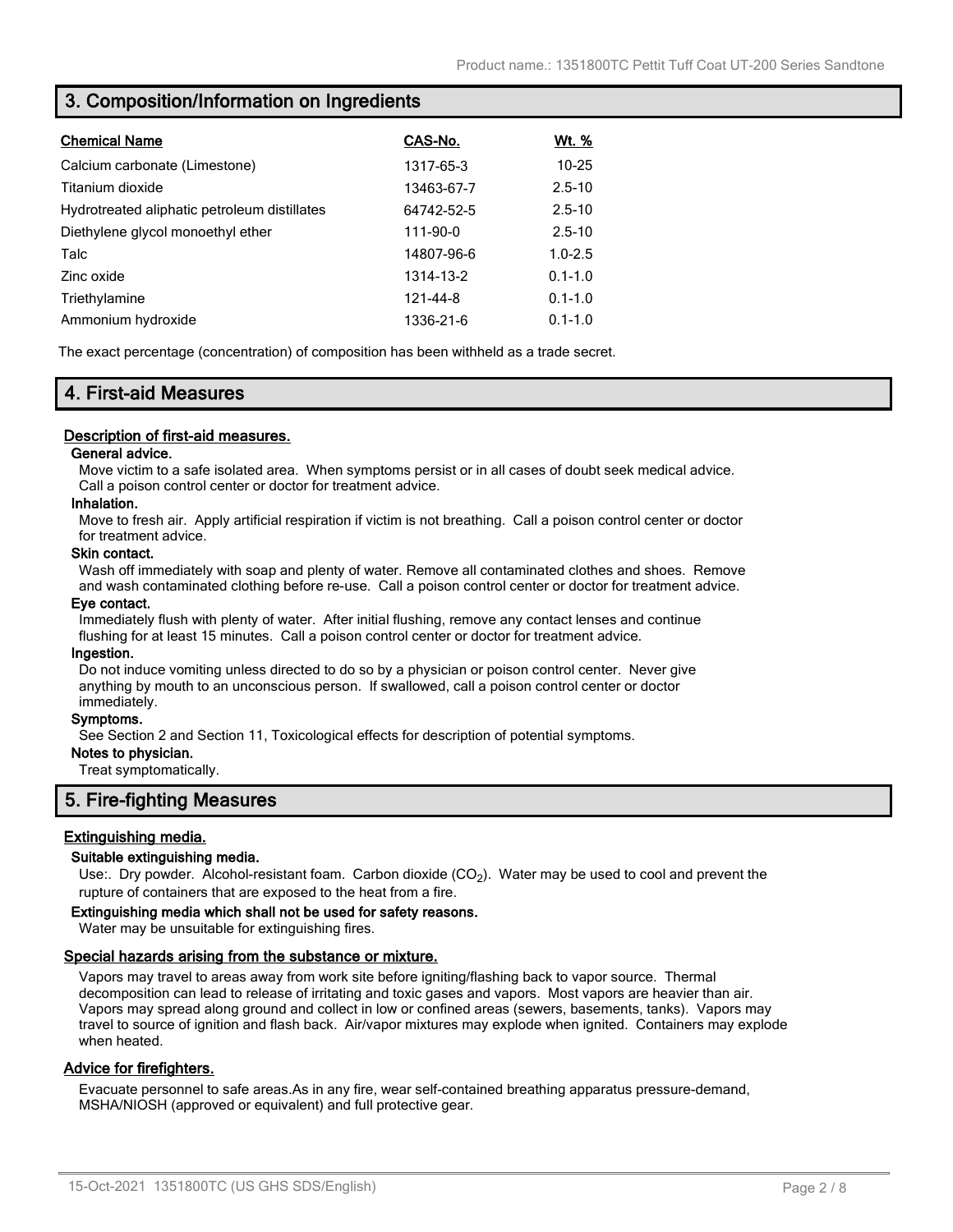# **6. Accidental Release Measures**

#### **Personal precautions, protective equipment and emergency procedures. Personal precautions.**

Avoid contact with skin, eyes and clothing. Ensure adequate ventilation, especially in confined areas. All equipment used when handling the product must be grounded. Eliminate all ignition sources (no smoking, flares, sparks or flames in immediate area). Wear protective gloves/clothing and eye/face protection. Stop all work that requires a naked flame, stop all vehicles, stop all machines and equipment that may cause sparks or flames. Do not breathe vapors or spray mist. Avoid exceeding of the given occupational exposure limits (see section 8). Thoroughly decontaminate all protective equipment after use.

#### **Advice for emergency responders.**

Refer to protective measures listed in sections 7 and 8. Use personal protection recommended in Section 8.

#### **Environmental precautions.**

Prevent further leakage or spillage if safe to do so. Do not allow material to contaminate ground water system. Prevent entry into waterways, sewers, basements or confined areas. See Section 12 for additional Ecological information.

#### **Methods and materials for containment and cleaning up.**

#### **Methods for Containment.**

Absorb with earth, sand or other non-combustible material and transfer to containers for later disposal. Prevent further leakage or spillage if safe to do so. Pick up and transfer to properly labeled containers. Clean contaminated surface thoroughly. Ground and bond containers when transferring material. Take precautionary measures against static discharges. Use personal protective equipment. Remove all sources of ignition.

#### **Methods for cleaning up.**

Prevent further leakage or spillage if safe to do so. Keep away from open flames, hot surfaces and sources of ignition. Keep in suitable and closed containers for disposal. All equipment used when handling the product must be grounded. Keep combustibles (wood, paper, oil, etc) away from spilled material. Ventilate the area. Use personal protective equipment as required. Shut off ignition sources; including electrical equipment and flames. Clean contaminated objects and areas thoroughly while observing environmental regulations. Never return spills in original containers for re-use.

#### **Reference to other sections.**

See section 8 for more information.

## **7. Handling and Storage**

### **Conditions for safe storage, including any incompatibilities.**

#### **Advice on safe handling.**

Avoid contact with skin, eyes and clothing. Handle in accordance with good industrial hygiene and safety practice. Keep away from open flames, hot surfaces and sources of ignition. Do not pressurize, cut, weld, braze, solder, drill, grind, or expose container to heat, flame, sparks, static electricity, or other sources of ignition. Wash hands before breaks and immediately after handling the product. All equipment used when handling the product must be grounded. Take precautionary measures against static discharges. Do not breathe vapors or spray mist. Use according to package label instructions. Ground and bond containers when transferring material.

#### **Hygiene measures.**

Handle in accordance with good industrial hygiene and safety practice for diagnostics. Do not eat, drink or smoke when using this product. Remove and wash contaminated clothing before re-use. Avoid contact with skin, eyes and clothing. Wash hands before breaks and immediately after handling the product.

#### **Storage Conditions.**

Keep container closed when not in use. Keep in properly labeled containers. Keep containers tightly closed in a dry, cool and well-ventilated place. Store in accordance with local regulations. Keep from freezing. Keep away from food, drink and animal feedingstuffs. Keep away from heat, hot surfaces, sparks, open flames and other ignition sources. No smoking.

## **8. Exposure Controls/Personal Protection**

| Ingredients with Occupational Exposure Limits     |                      |                       |                            |                         |
|---------------------------------------------------|----------------------|-----------------------|----------------------------|-------------------------|
| <b>Chemical Name</b>                              | <b>ACGIH TLV-TWA</b> | <b>ACGIH-TLV STEL</b> | <b>OSHA PEL-TWA</b>        | <b>OSHA PEL-CEILING</b> |
| Calcium carbonate (Limestone)<br>Titanium dioxide | N.E.<br>10 mg/m $3$  | N.E.<br>N.E.          | 15 mg/m $3$<br>15 mg/m $3$ | N.E.<br>N.E.            |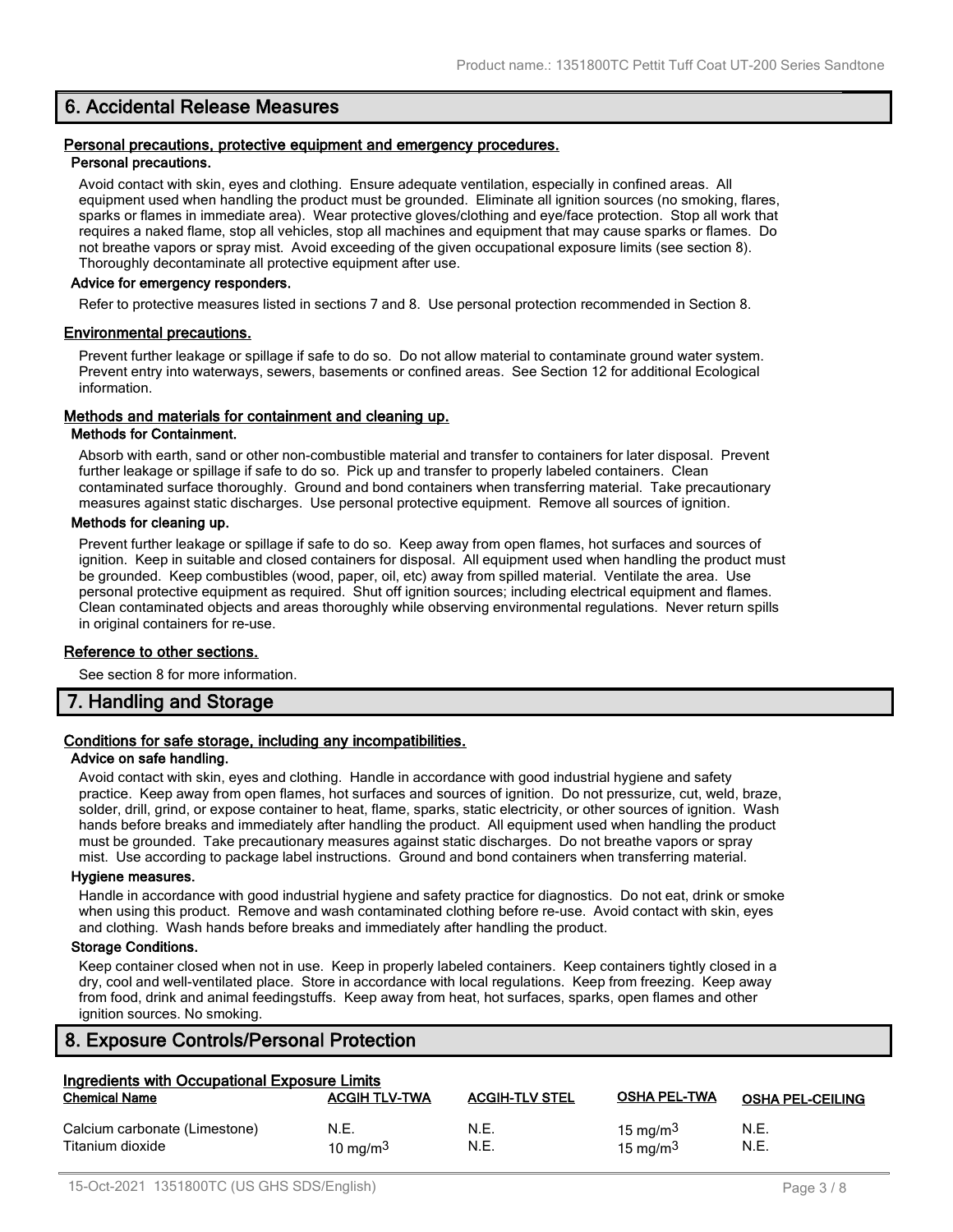Product name.: 1351800TC Pettit Tuff Coat UT-200 Series Sandtone

| Talc          | $2 \text{ mg/m}^3$ | N.E.        | N.E.                | N.E. |
|---------------|--------------------|-------------|---------------------|------|
| Zinc oxide    | $2 \text{ mg/m}^3$ | 10 mg/m $3$ | 5 mg/m <sup>3</sup> | N.E. |
| Triethylamine | $0.5$ ppm          | ppm         | 25 ppm              | N.E. |

#### **TLV = Threshold Limit Value TWA = Time Weighted Average PEL = Permissible Exposure Limit STEL = Short-Term Exposure Limit N.E. = Not Established**

#### **Engineering Measures.**

Ensure adequate ventilation, especially in confined areas. Apply technical measures to comply with the occupational exposure limits.

#### **Personal protective equipment.**

#### **Eye/Face Protection.**

If splashes are likely to occur, wear:. Face-shield. Safety glasses with side-shields. Tightly fitting safety goggles.

#### **Skin and body protection.**

Use:. Long sleeved clothing. Protective shoes or boots. Solvent-resistant gloves. Solvent-resistant apron and boots. Wear impervious gloves and/or clothing if needed to prevent contact with the material. Gloves must be inspected prior to use. Please observe the instructions regarding permeability and breakthrough time which are provided by the supplier of the gloves. Also take into consideration the specific local conditions under which the product is used, such as the danger of cuts, abrasion. Remove and wash contaminated clothing before re-use.

#### **Respiratory protection.**

In case of inadequate ventilation wear respiratory protection. If exposure limits are exceeded or irritation is experienced, respiratory protection should be worn. Respiratory protection must be provided in accordance with current local regulations.

# **9. Physical and chemical properties.**

#### **Information on basic physical and chemical properties.**

| <b>Physical state</b>                     | Liquid                   |
|-------------------------------------------|--------------------------|
| Appearance                                | No Information           |
| Color                                     | Tan                      |
| Odor                                      | No Information           |
| <b>Odor Threshold</b>                     | No Information           |
| рH                                        | No Information           |
| Melting/freezing point., °C (°F)          | No Information           |
| Flash Point., °C (°F)                     | 91 (195.80)              |
| Boiling point/boiling range., °C (°F)     | 100 - 3,000 (212 - 5432) |
| <b>Evaporation rate</b>                   | No Information           |
| <b>Explosive properties.</b>              | No Information           |
| Vapor pressure.                           | No Information           |
| Vapor density.                            | No Information           |
| Specific Gravity. (g/cm <sup>3</sup> )    | 1.235                    |
| Water solubility.                         | No Information           |
| Partition coefficient.                    | No Information           |
| Autoignition temperature., °C             | No Information           |
| Decomposition Temperature °C.             | No Information           |
| Viscosity, kinematic.                     | $>22$ mm $2/s$           |
| Other information.                        |                          |
| Volatile organic compounds (VOC) content. | $60$ g/L                 |
| Density, Ib/gal                           | 10.283                   |
|                                           |                          |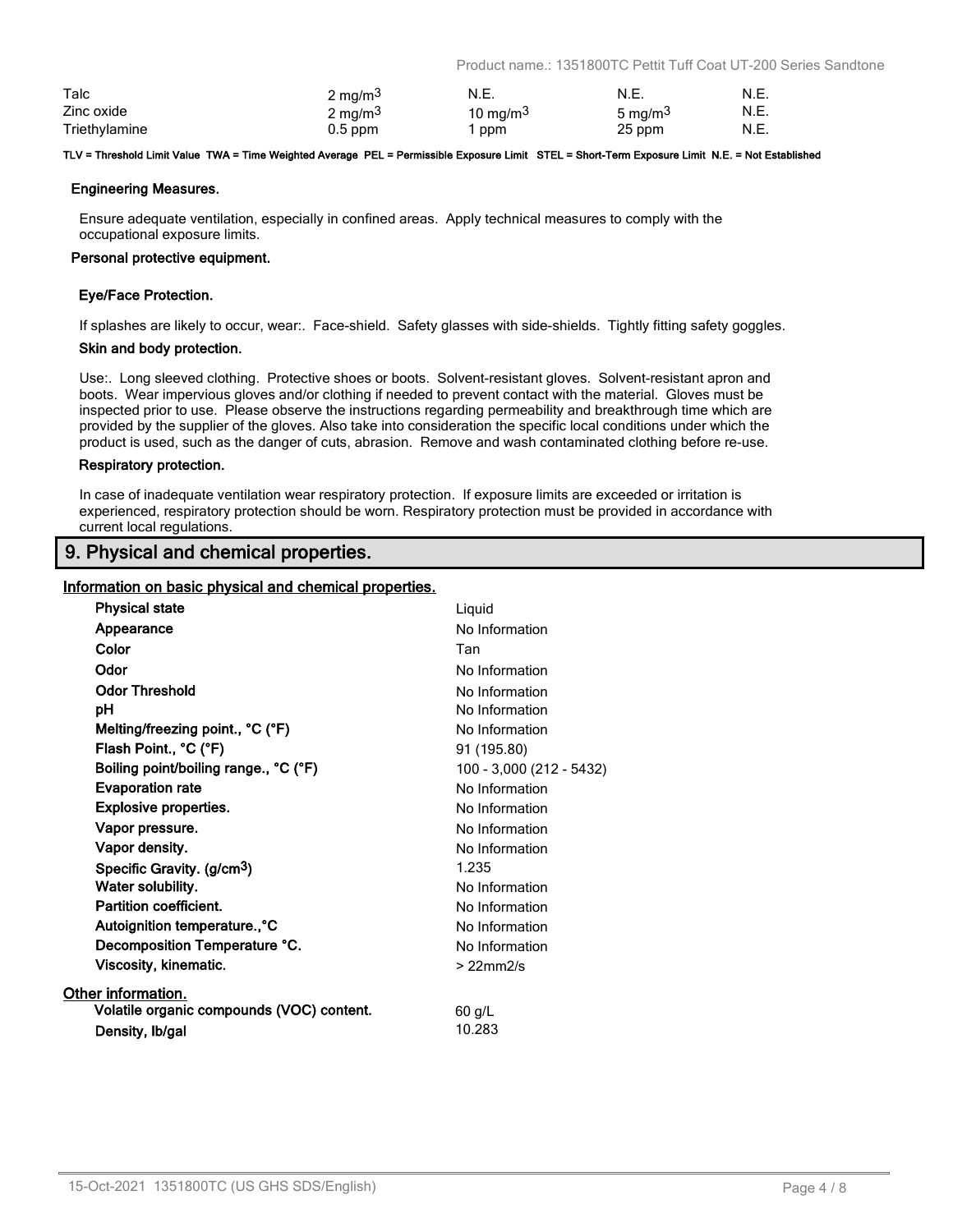# **10. Stability and Reactivity**

#### **Reactivity.**

Stable under normal conditions.

#### **Chemical stability.**

Stable under recommended storage conditions.

#### **Possibility of hazardous reactions.**

None known based on information supplied.

#### **Conditions to Avoid.**

Heat (temperatures above flash point), sparks, ignition points, flames, static electricity. Keep away from heat and sources of ignition. Do not freeze.

#### **Incompatible Materials.**

None known based on information supplied.

#### **Hazardous Decomposition Products.**

Thermal decomposition can lead to release of irritating gases and vapours. Possible formation of carbon oxides, nitrogen oxides, and hazardous organic compounds.

### **11. Toxicological Information**

#### **Information on toxicological effects.**

**Acute toxicity. Product Information**

# No Information

#### **The following values are calculated based on chapter 3.1 of the GHS document.**

| ATEmix (oral)          | 81,028.4 mg/kg |
|------------------------|----------------|
| ATEmix (dermal)        | 81,028.4 mg/kg |
| Component Information. |                |

| CAS-No.                    | <b>Chemical Name</b>                         | LD50 Oral       | LD50 Dermal | <b>LC50 Inhalation</b>                 |
|----------------------------|----------------------------------------------|-----------------|-------------|----------------------------------------|
| 64742-52-5                 | Hydrotreated aliphatic petroleum distillates | 5000            | 5000        | N.I.                                   |
| 111-90-0                   | Diethylene glycol monoethyl ether            | 10502 mg/kg Rat | N.I.        | N.I.                                   |
| 1314-13-2                  | Zinc oxide                                   | >5000 mg/kg Rat | N.I.        | >5.7 mg/L Rat (Dust)                   |
| 121-44-8                   | Triethylamine                                | 460 mg/kg Rat   |             | 415 mg/kg Rabbit 14.5 mg/L Rat (Vapor) |
| 1336-21-6                  | Ammonium hydroxide                           | 350 mg/kg Rat   | N.I.        | N.I.                                   |
| $N.I. = No Information$    |                                              |                 |             |                                        |
| Skin corrosion/irritation. |                                              |                 |             |                                        |

SKIN IRRITANT.

#### **Eye damage/irritation.**

No Information

#### **Respiratory or skin sensitization.**

No Information

# **Ingestion.**

May be harmful if swallowed.

### **Germ cell mutagenicity.**

No Information

# **Carcinogenicity.**

No Information

No Information

| No Information         |                      |               |                          |             |
|------------------------|----------------------|---------------|--------------------------|-------------|
| CAS-No.                | <b>Chemical Name</b> | <b>IARC</b>   | <b>NTP</b>               | <b>OSHA</b> |
| 13463-67-7             | Titanium dioxide     | IARC Group 2B | $\overline{\phantom{0}}$ | $\,$        |
| 14807-96-6             | Talc                 | IARC Group 3  | $\blacksquare$           | -           |
| Reproductive toxicity. |                      |               |                          |             |

### 15-Oct-2021 1351800TC (US GHS SDS/English) Page 5 / 8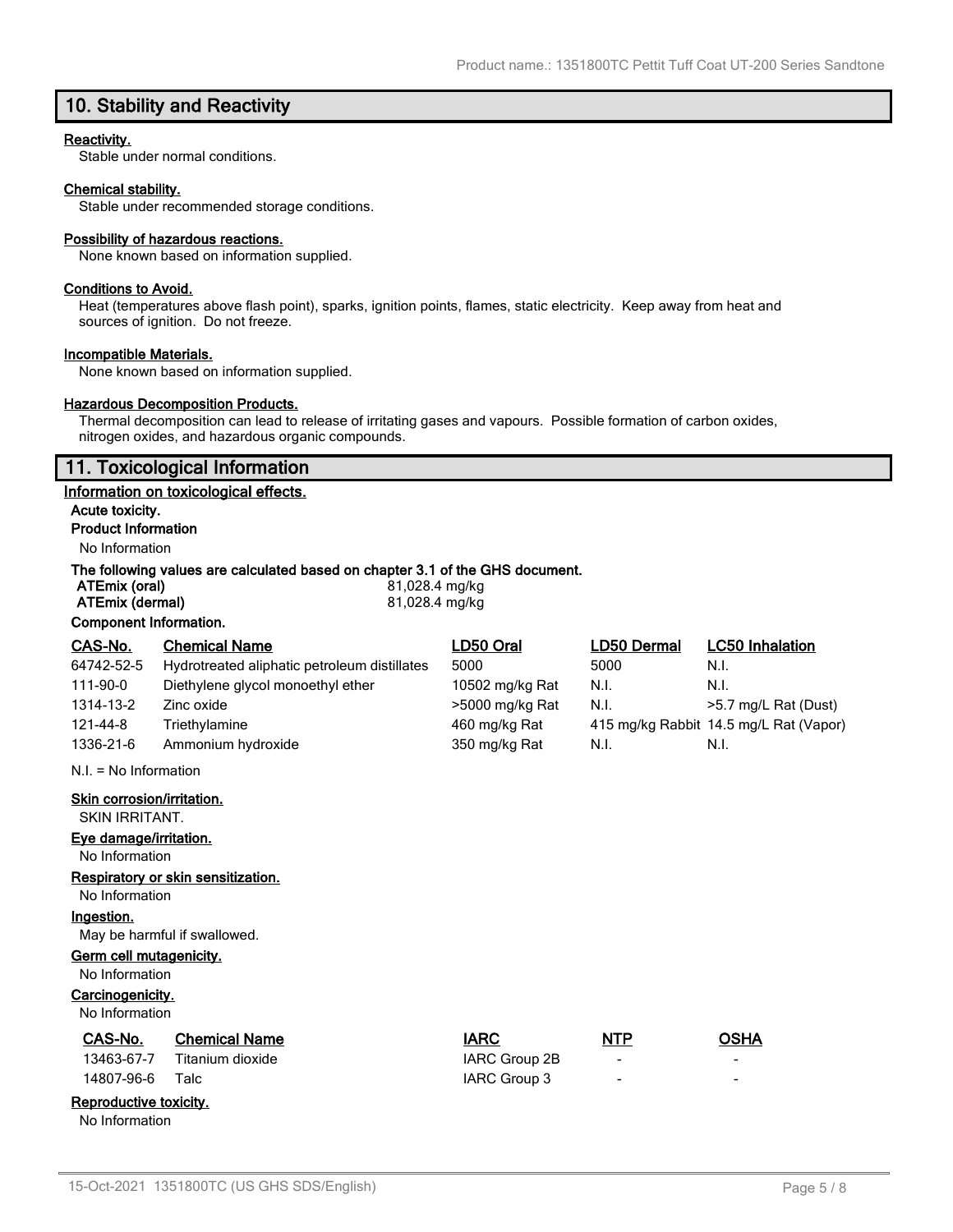#### **Specific target organ systemic toxicity (single exposure).**

No Information

#### **Specific target organ systemic toxicity (repeated exposure).**

May cause damage to organs through prolonged or repeated exposure.

## **Aspiration hazard.**

No Information

# **Primary Route(s) of Entry**

No Information

# **12. Ecological Information**

#### **Toxicity.**

18.88% of the mixture consists of ingredient(s) of unknown aquatic toxicity

#### **Ecotoxicity effects.**

| <b>Chemical Name</b>                                          | Toxicity to algae | <b>Toxicity to fish</b>                                                                                                                                                                                           | Toxicity to daphnia and other<br>aquatic invertebrates                  |
|---------------------------------------------------------------|-------------------|-------------------------------------------------------------------------------------------------------------------------------------------------------------------------------------------------------------------|-------------------------------------------------------------------------|
| Hydrotreated aliphatic petroleum<br>distillates<br>64742-52-5 |                   | LC50 96 h Oncorhynchus mykiss<br>>5000 mg/L                                                                                                                                                                       | EC50 48 h Daphnia magna<br>>1000 mg/L                                   |
| Diethylene glycol monoethyl<br>ether<br>111-90-0              |                   | LC50 96 h Lepomis macrochirus<br>10000 mg/L, LC50 96 h Lepomis<br>macrochirus 19100 - 23900 mg/<br>L, LC50 96 h Oncorhynchus<br>mykiss 11400 - 15700 mg/L,<br>LC50 96 h Pimephales promelas<br>11600 - 16700 mg/L | EC50 48 h Daphnia magna 3940<br>$-4670$ mg/L                            |
| Talc<br>14807-96-6                                            |                   | LC50 96 h Brachydanio rerio<br>$>100$ g/L                                                                                                                                                                         |                                                                         |
| Zinc oxide<br>1314-13-2                                       |                   | LC50 96 h Danio rerio 1.55 mg/L                                                                                                                                                                                   |                                                                         |
| Triethylamine<br>121-44-8                                     |                   | LC50 96 h Pimephales promelas<br>43.7 mg/L                                                                                                                                                                        | EC50 48 h Daphnia magna 200<br>mg/L                                     |
| Ammonium hydroxide<br>1336-21-6                               |                   | LC50 96 h Pimephales promelas<br>8.2 mg/L                                                                                                                                                                         | EC50 48 h water flea 0.66 mg/L,<br>EC50 48 h Daphnia pulex 0.66<br>mg/L |

### **Persistence and degradability.**

No data are available on the product itself.

#### **Bioaccumulative potential.**

Discharge into the environment must be avoided.

Triethylamine

#### **CAS-No. Chemical Name log POW**

| 111-90-0 |  |
|----------|--|
| 121-44-8 |  |

### **Mobility in soil.**

No information

#### **Other adverse effects.**

No information

### **13. Disposal Considerations**

### **Waste Disposal Guidance.**

Disposal should be in accordance with applicable regional, national and local laws and regulations.

Empty containers should be taken to an approved waste handling site for recycling or disposal.

# **14. Transport Information**

# **DOT**

1.00 Diethylene glycol monoethyl ether -0.8<br>1.45 Triethylamine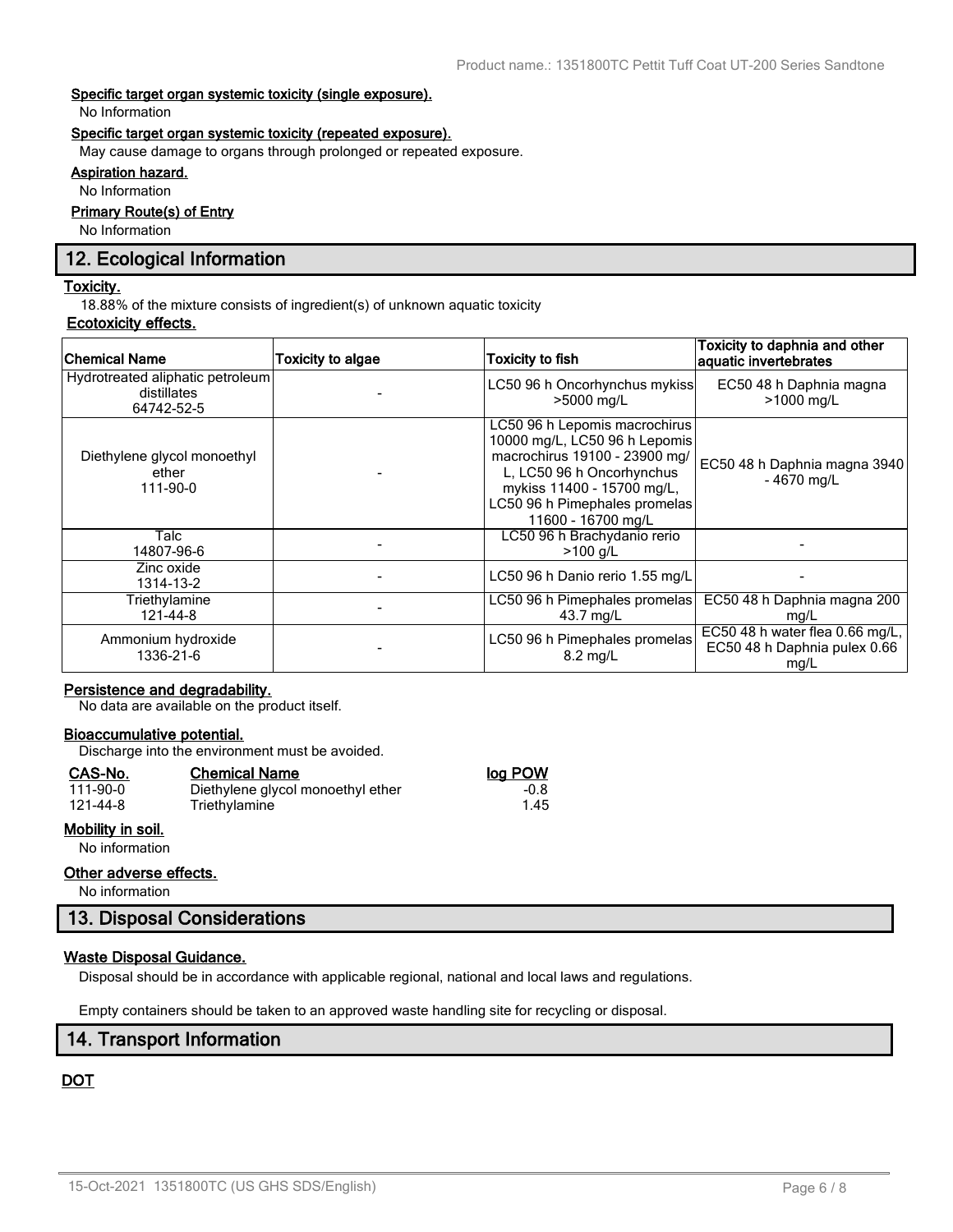| <b>Shipping Name:</b>          | Combustible Liquids, n.o.s.                                                               |
|--------------------------------|-------------------------------------------------------------------------------------------|
| <b>Hazard Class:</b>           | Comb lig.                                                                                 |
| <b>UN/NA Number:</b>           | NA1993                                                                                    |
| <b>Packing Group:</b>          | Ш                                                                                         |
| <b>Additional Information:</b> | LTD QTY: This product may be reclassified as "limited quantity" per 49 CFR 173.150 (b)(3) |
| <b>IMDG</b>                    | No Information                                                                            |
| <b>Additional Information:</b> | Not regulated                                                                             |
| <b>IATA</b>                    | No Information                                                                            |
| <b>Additional Information:</b> | Not regulated                                                                             |

# **15. Regulatory Information**

## **International Inventories:**

| <b>TSCA</b>          | Complies                                                                                          |
|----------------------|---------------------------------------------------------------------------------------------------|
| <b>DSL</b>           |                                                                                                   |
| <b>DSL/NDSL</b>      |                                                                                                   |
| <b>EINECS/ELINCS</b> |                                                                                                   |
| <b>ENCS</b>          |                                                                                                   |
| <b>IECSC</b>         |                                                                                                   |
| <b>KECI</b>          |                                                                                                   |
| <b>PICCS</b>         |                                                                                                   |
| <b>AICS</b>          |                                                                                                   |
| <b>NZIOC</b>         |                                                                                                   |
| <b>TCSI</b>          |                                                                                                   |
| <b>TSCA</b>          | United States Toxic Substances Control Act Section 8(b) Inventory.                                |
| <b>DSL</b>           | Canadian Domestic Substances List.                                                                |
| <b>DSL/NDSL</b>      | Canadian Domestic Substances List/Canadian Non-Domestic Substances List                           |
| <b>EINECS/ELINCS</b> | European Inventory of Existing Chemical Substances/European List of Notified Chemical Substances. |
| <b>ENCS</b>          | Japan Existing and New Chemical Substances.                                                       |
| <b>IECSC</b>         | China Inventory of Existing Chemical Substances.                                                  |
| <b>KECL</b>          | Korean Existing and Evaluated Chemical Substances.                                                |
| <b>PICCS</b>         | Philippines Inventory of Chemicals and Chemical Substances.                                       |
| <b>AICS</b>          | Australian Inventory of Chemical Substances.                                                      |
| <b>NZIoC</b>         | New Zealand Inventory of Chemicals.                                                               |
| <b>TCSI</b>          | Taiwan Chemical Substance Inventory                                                               |

# **U.S. Federal Regulations:**

# **SARA SECTION 313:**

This product does not contain any chemicals that are subject to the reporting requirements of SARA 313. **TOXIC SUBSTANCES CONTROL ACT 12(b):**

This product does not contain any chemicals that are subject to the reporting requirements of TSCA 12(b).

# **CALIFORNIA PROPOSITION 65 CARCINOGENS**



Warning: The following ingredients present in the product are known to the state of California to cause Cancer:.

**Chemical Name CAS-No.** Titanium dioxide 13463-67-7<br>Carbon black 1333-86-4 Carbon black